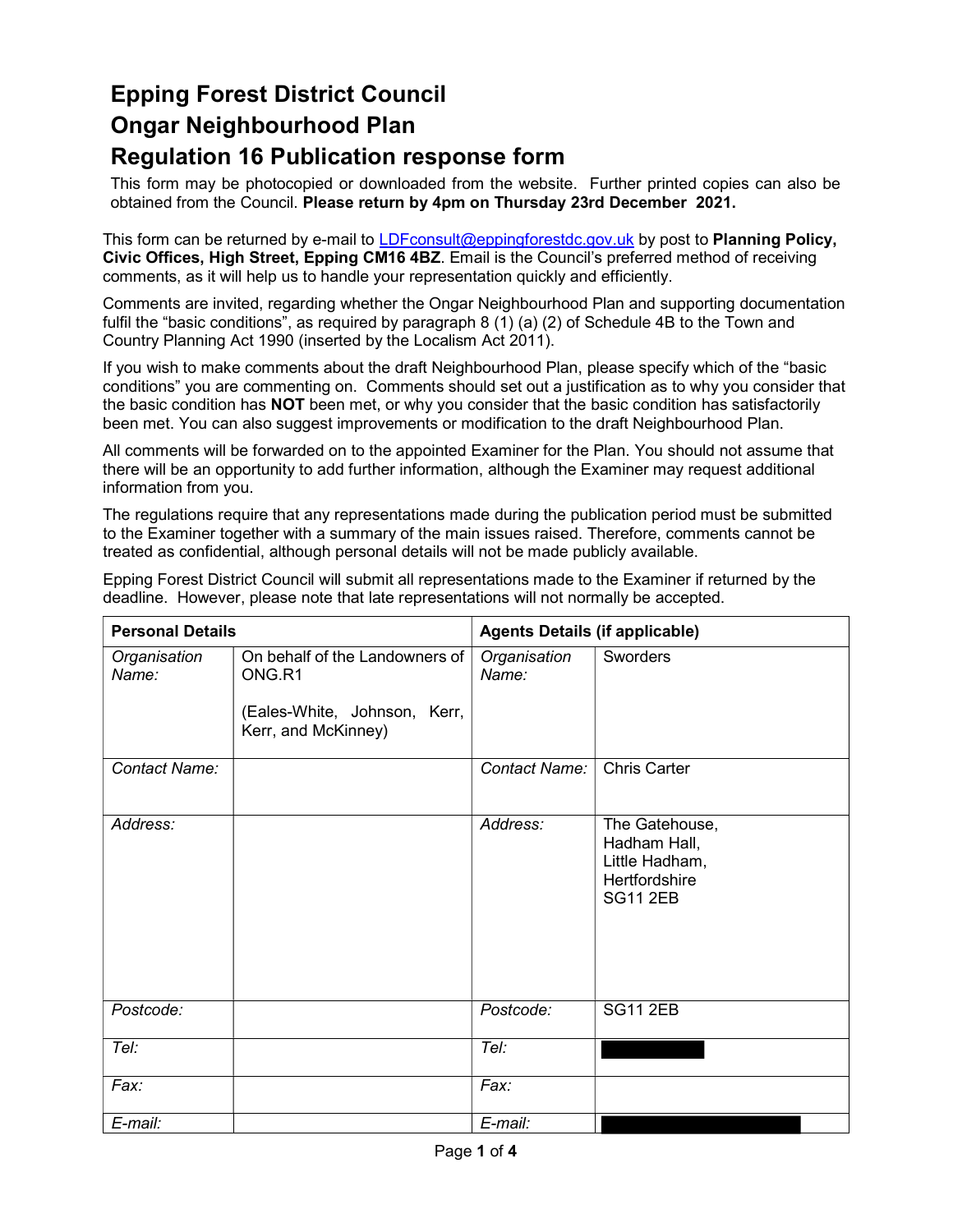## Part 1

 Five "basic conditions" form the statutory requirements for the draft Neighbourhood Plan. These require that the Neighbourhood Plan:

### Please tick the relevant basic condition / supporting documents and submit a separate Part 2 form for each of the basic conditions / supporting documents you are commenting on

| a. having regard to national policies and advice contained in guidance issued by the Secretary<br>of State it is appropriate to make neighbourhood plan).                                   | $\mathbf y$ |
|---------------------------------------------------------------------------------------------------------------------------------------------------------------------------------------------|-------------|
| b. the making of the neighbourhood plan contributes to the achievement of sustainable<br>development.                                                                                       | у           |
| c. the making of the neighbourhood plan is in general conformity with the strategic policies<br>contained in the development plan for the area of the authority (or any part of that area). | y           |
| d. the making of the neighbourhood plan does not breach, and is otherwise compatible with EU<br>obligations.                                                                                | y           |
| e prescribed conditions are met in relation to the plan and prescribed matters have been<br>complied with in connection with the proposal for the neighbourhood plan.                       | у           |

 Other supporting submission document and supporting documents. Please specific which document you wish to comment on:

 We make comments on specific policies within the neighbourhood plan where we consider the wording could be improved in the interest of good planning. Specifically policies ONG-ED1 and ONG-ED6.

# Part 2

### Question 1

 Why do you consider that the draft Neighbourhood Plan and/ or supporting documents do/ do not meet the specified "basic condition"? Please provide a brief summary of your comments.

 We make comments on specific policies within the neighbourhood plan where we consider the wording could be improved in the interest of good planning. Specifically policies ONG-ED1 and ONG-ED6.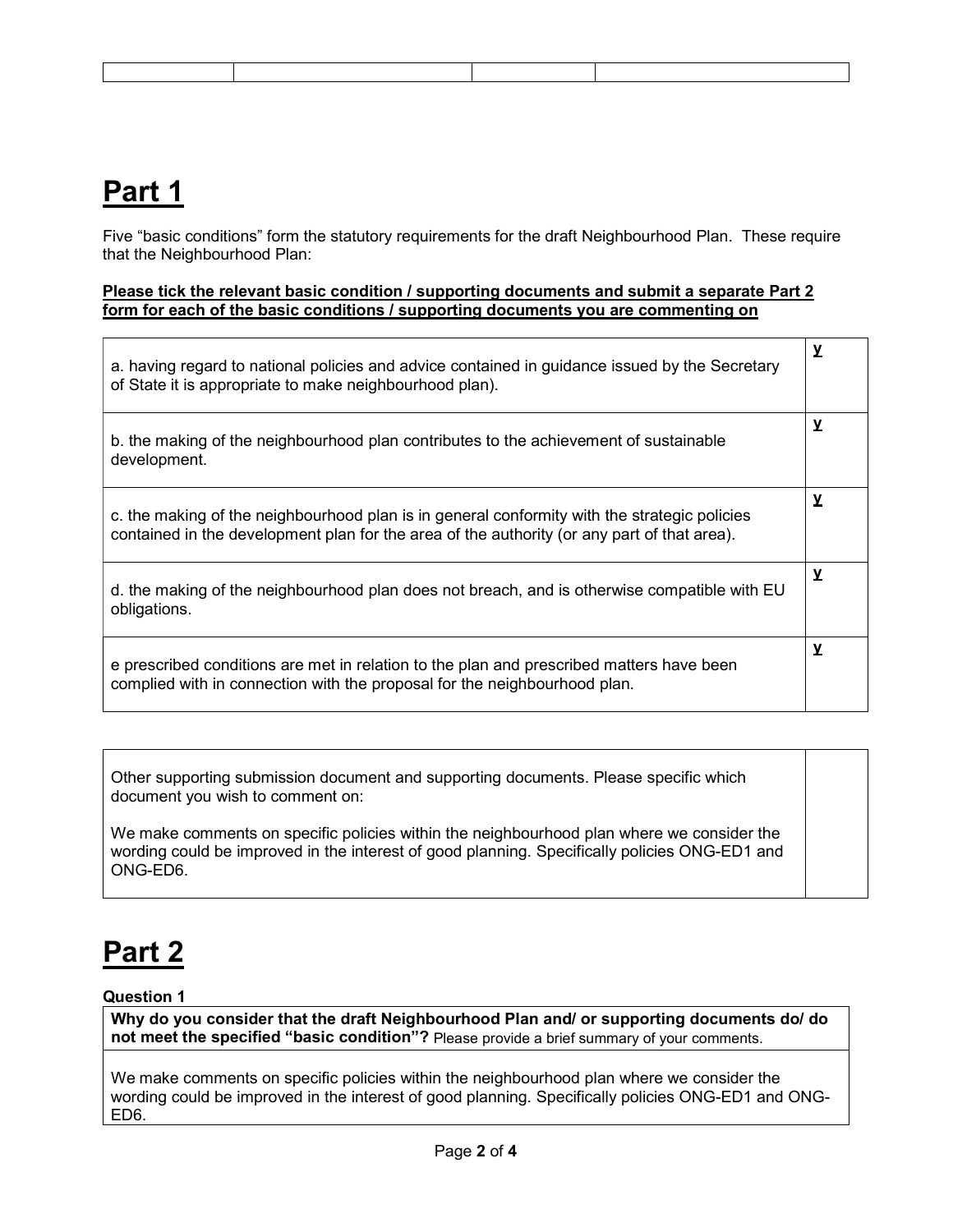Detailed explanation and proposed modifications. Please give further details of your opinion and the reasons for it, as well as any proposed improvements or modifications to the Plan (continue on a separate sheet as necessary).

 On behalf of the Landowners of ONG.R1 (Eales-White, Johnson, Kerr, Kerr, and McKinney) These comments have been prepared in response to the Regulation 16 consultation for the Ongar Neighbourhood Plan 2020-2033.

 Our comments will be restricted to those elements of the Neighbourhood Plan which relate to our client's land, proposed to be allocated in the Epping Forest District Council Local Plan, as site ONG.R1, and as part of a wider concept masterplan along with the land known as ONG.R2.

 Policy ONG-ED1 'Local Character and Design' is supported in principle. However, we feel that it is important to acknowledge that there may be circumstances where such a definitive policy wording approach to either the retention of trees and hedgerows, or the provision of a standard approach to front boundary treatments, is problematic. We are of the opinion that a degree of flexibility should be built into the policy wording at this stage.

The wording of the policy currently reads as follows, with suggested additional text shown in bold:

 1. New-build development, including extensions, and alterations to existing dwellings must complement the rural character of the Ongar Parish and the specific character of the immediate context, creating a locally distinctive sense of place. This includes:

 a) Complementing the existing rural 'townscape' character in terms of height, scale, massing, and degree of set-back of building frontages from the road in accordance as to whether the development is in the town centre of Chipping Ongar, infill of the built up area, edge of settlement of the surrounding rural villages and hamlets of Shelley, Marden Ash and Greensted or in the countryside;

 b) Using high quality and durable materials, with a high standard of finish, with locally indigenous materials, in particular, being welcomed;

c) Retaining existing trees and hedges, where possible as well as including new planting, including in the street scene, using native local species;

 d) Using hedges or low-level (1 metre or less) masonry walls constructed of local materials for front boundary treatments; where appropriate.

 e) Using landscape buffers with open glimpses to the surrounding countryside, to create a soft transition for development on the edge of the rural area;

f) Incorporating views and glimpses to surrounding countryside in layout and form of development.

 2. Innovative and creative design solutions designed for the specific site and context will be welcomed, especially where they incorporate superior environmental performance.

 Policy ONG-ED6 'Landscape and Amenity Buffer Zones' primarily relates to the eastern half of the concept masterplan area, that being known as ONG.R2. We have no objection to the principle of a landscaped buffer zone along the shared boundaries with existing residential properties. However, we note that in the supporting text, or rationale, for this policy it is also suggested that an access road from Chipping Ongar High Street should also be within this buffer zone. Again, we have no reason to object to this requirement but would note that when a masterplan is developed for the wider concept masterplan area it should be borne in mind that it may be appropriate to access the whole site from more than one location.